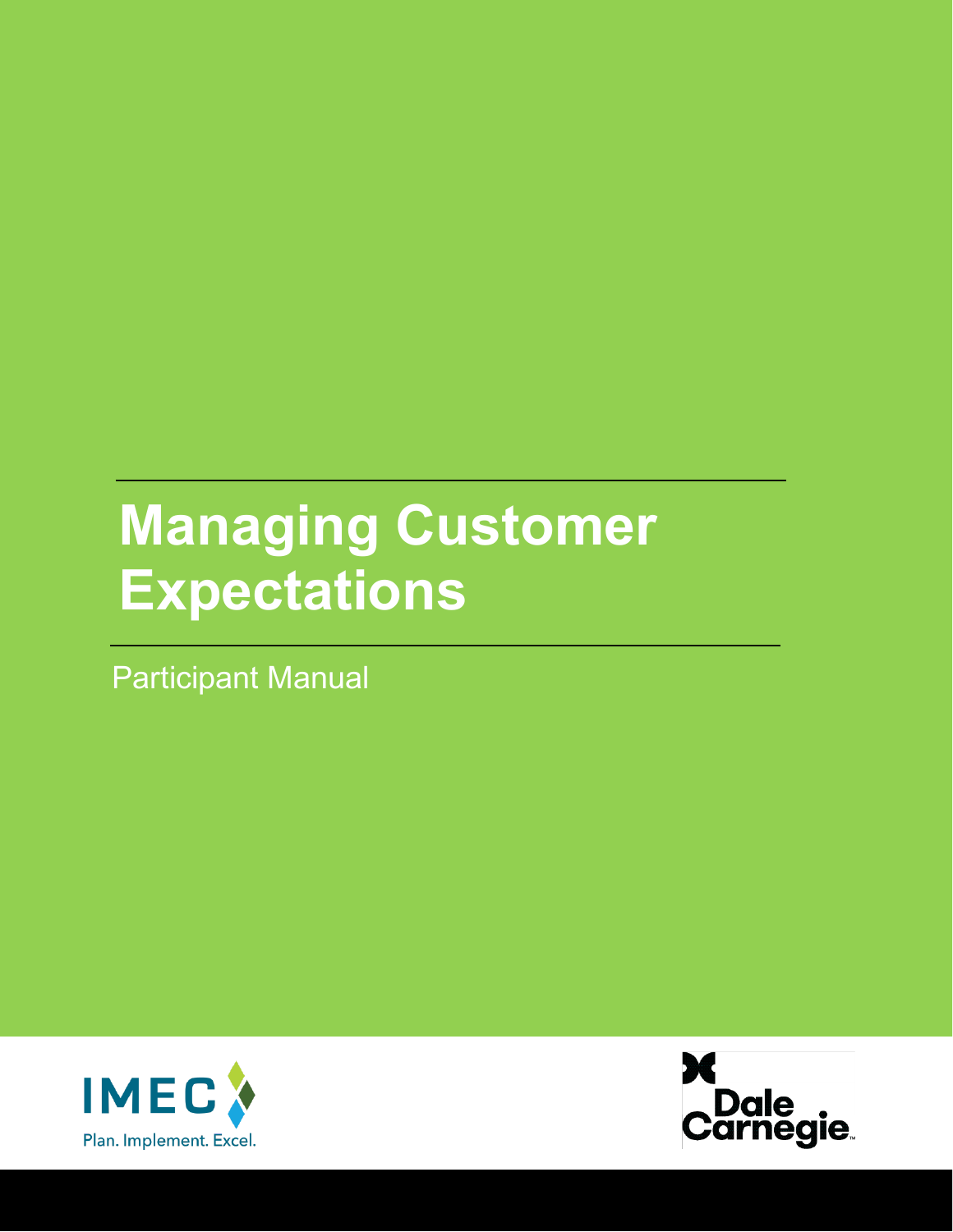

The Quality Management System of Dale Carnegie<sup>®</sup> Global Services is ISO 9001 certified.

Copyright © 2021 Dale Carnegie & Associates, Inc. 58 S. Service Road, Ste 301 Melville, New York

All rights reserved. Except as permitted under the U.S. Copyright Act of 1976, no part of this publication may be reproduced, distributed, or transmitted in any form or by means, or stored in a database or retrieval system, without prior written permission he publisher.

IMEC: Managing Customer Expectations PM V1.0, July 2021

IMEC: Managing Customer Expectations PM V1.0, January 2021 2 ©Dale Carnegie & Associates, Inc. DaleCarnegie.com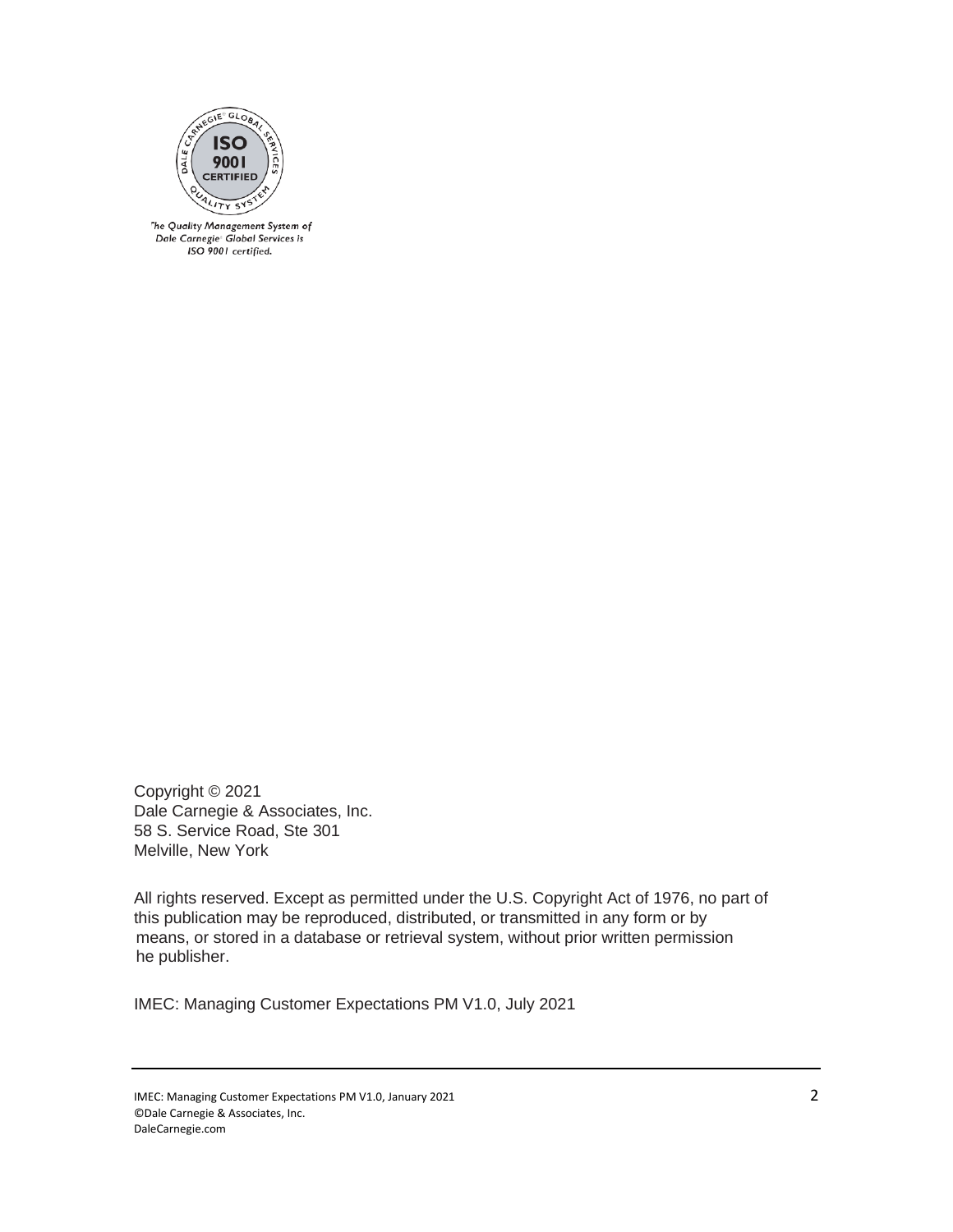# **OBJECTIVES**

- 1. Review what our customers expect from us and why it's hard to hit that right now
- 2. Learn a process for dealing with customer complaints and manage their expectations
- 3. Look at time-tested ways to deal with stress, worry, & anxiety

When we are the customer, what do we expect of the companies we do business with? How do we want to be treated?

What is challenging about living up to those expectations post COVID?



IMEC: Managing Customer Expectations PM V1.0, January 2021 3 ©Dale Carnegie & Associates, Inc. DaleCarnegie.com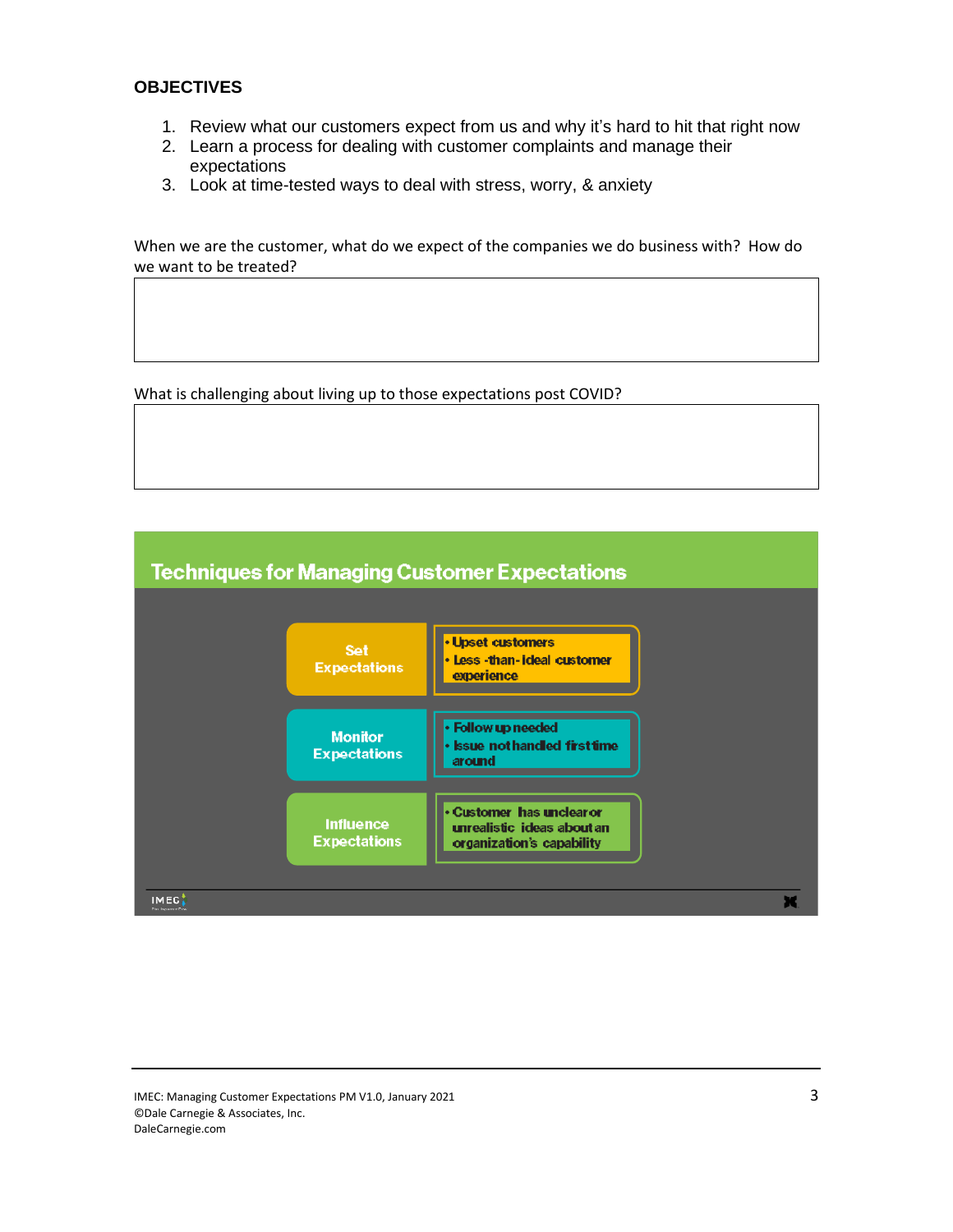# **SETTING EXPECTATIONS**





# **1. Greeting & Listen**

# Listening Levels:



IMEC: Managing Customer Expectations PM V1.0, January 2021 4 ©Dale Carnegie & Associates, Inc. DaleCarnegie.com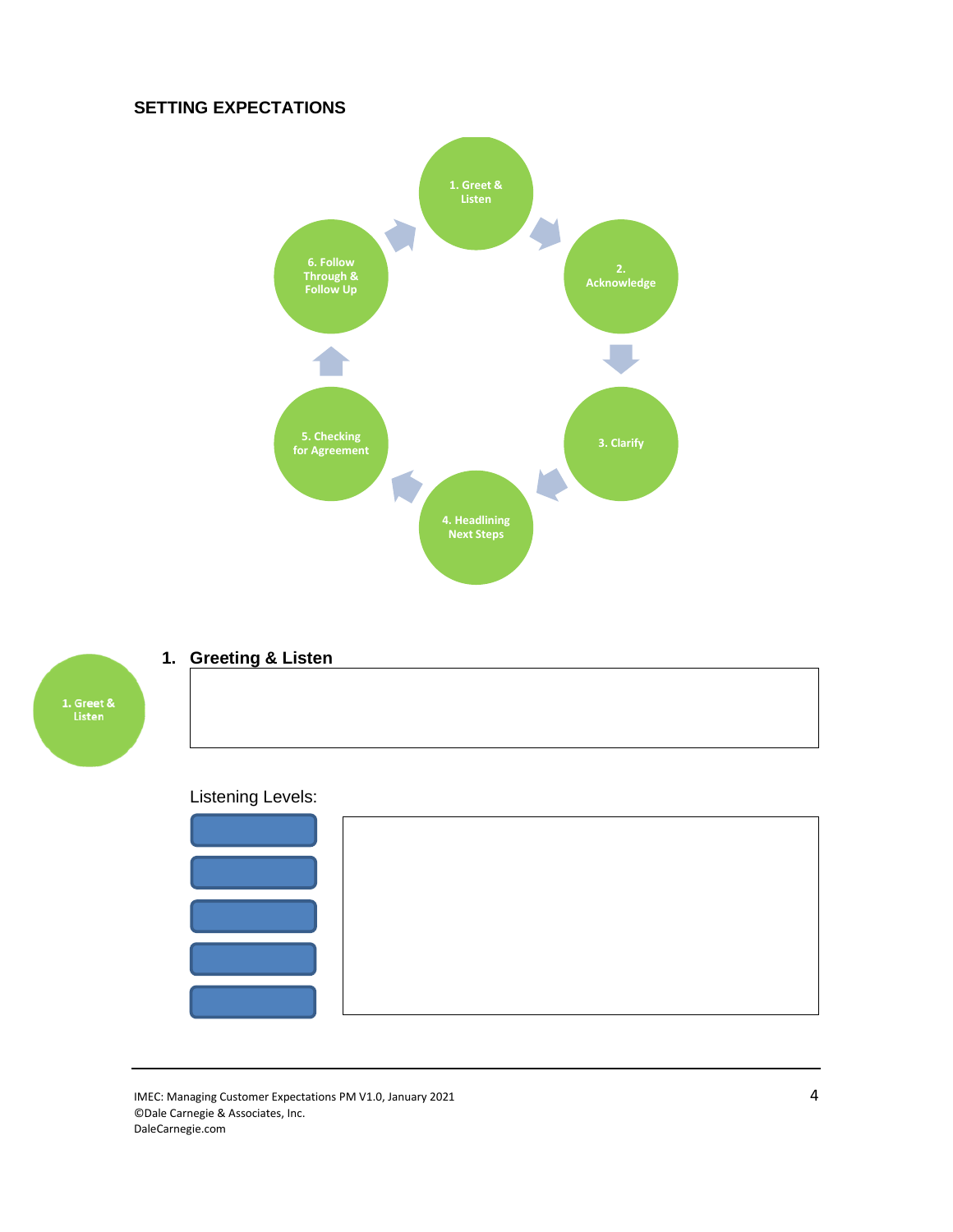# 2.<br>Acknowledge

### **2. Acknowledge**

*Disagreements escalate when one party or the other does not feel heard or respected.*

What is a verbal cushion? What does it do? What does it not do?



# **3. Clarify**

There are 3 major question types that can help us get a full picture of the situation:

**Factual Questions** – these are the basic facts: who, what, when, & where

My examples of Factual Questions:

**Elaborative Questions** – these get the other person talking more (elaborating). These might be as simples as, "Tell me more about that" or "Help me understand how that affects…"

My examples of Elaborative Questions: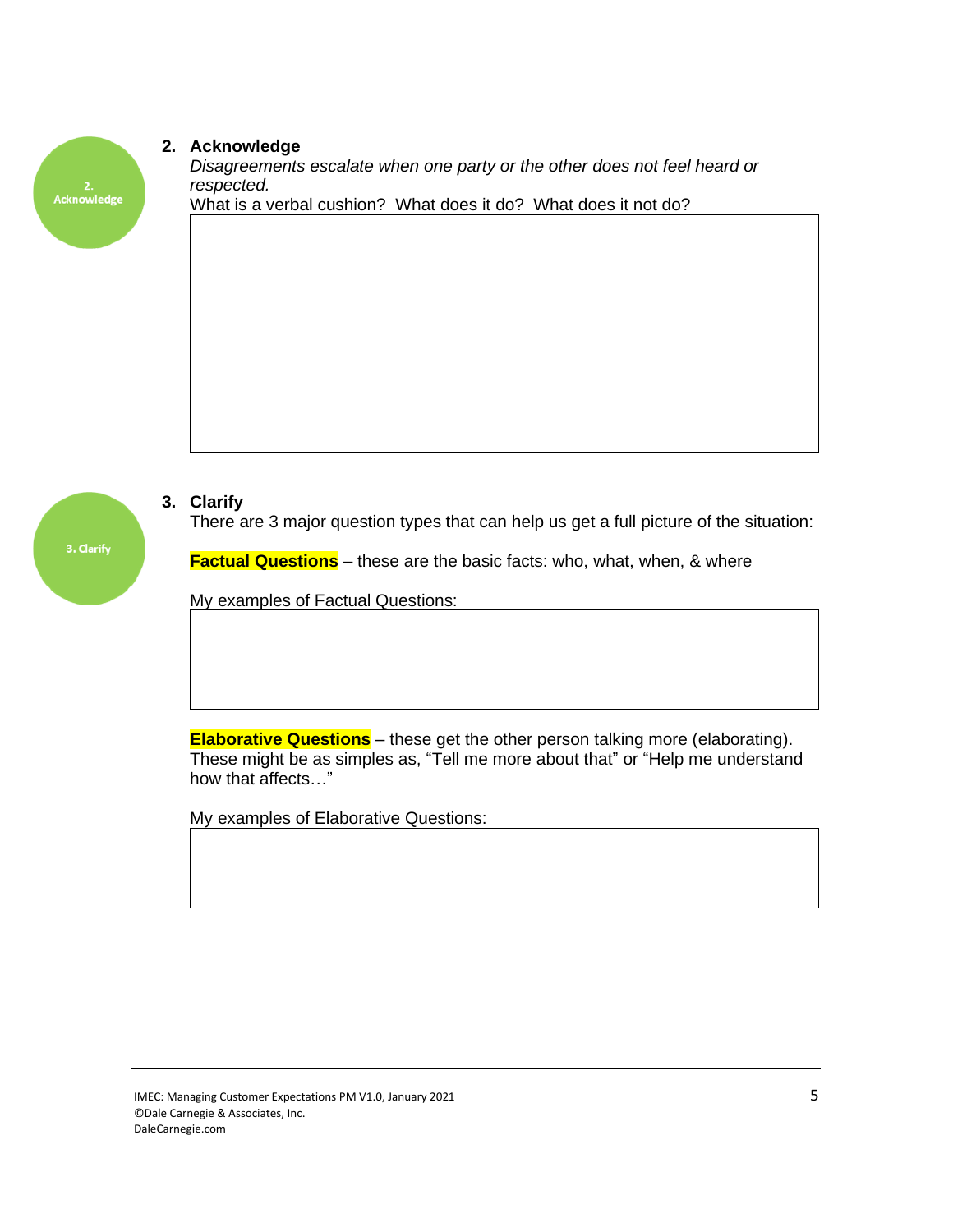**Evaluative Questions** – the answers to these questions help us figure out (evaluate) what actions we need to take to resolve the situation. An example is, "How would you like to see this resolved?"

My examples of Evaluative Questions:



**4. Headlining Next Steps** What is "headlining?"



What is an extra that I or my company could provide to [upset or disappointed] customers to help them feel important?

IMEC: Managing Customer Expectations PM V1.0, January 2021 6 ©Dale Carnegie & Associates, Inc. DaleCarnegie.com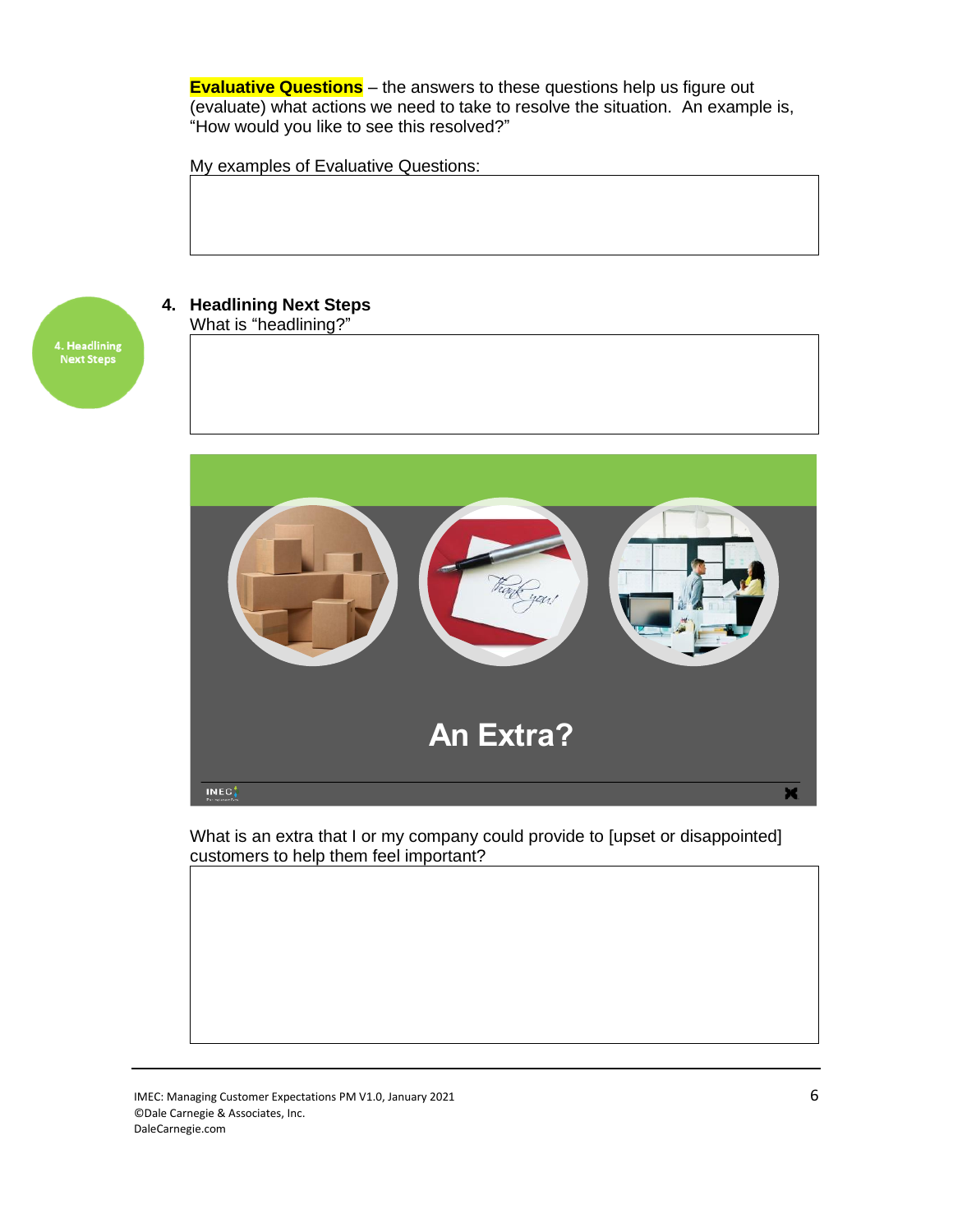

Through &<br>Follow Up

# **5. Checking for Agreement** Why use "open-ended" questions here? What are some examples?

If we have to cite company policy, what should we do to help the customer understand better?

# **6. Follow Through & Follow Up**

How do I follow through with what I am promising the customer?

How do I / my company follow up with the customer after the issue has been addressed?

Who are some companies that do a great job of responding to comments on social media? Does my company monitor what is said about us on social media? In what ways can we better respond to comments (both positive and negative) on social media?

IMEC: Managing Customer Expectations PM V1.0, January 2021 **7** ©Dale Carnegie & Associates, Inc. DaleCarnegie.com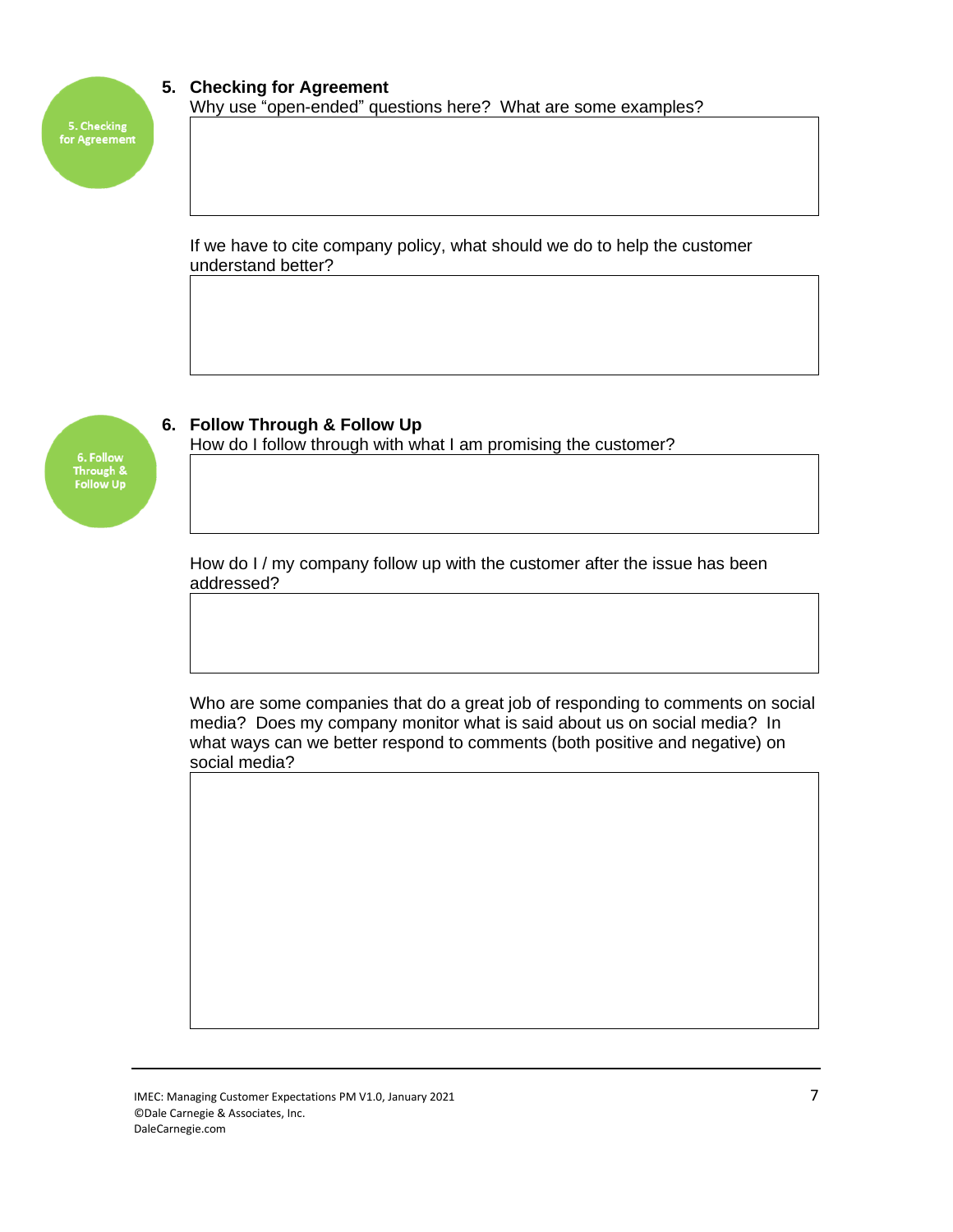

Best Practices for Monitoring Expectations:

- Acknowledge any information that the customer provides
- Indicate where your organization is in resolving the situation and the next steps in the process. OVER COMMUNICATE!
- Use headlining to sum up action wherever possible. For example, "Your issue will be turned over to our service technician. She will call you by the end of the day."
- Respond to requests for additional information by providing a specific time the customer can expect follow through. Be sure to do so within that time frame.

#### **Notes**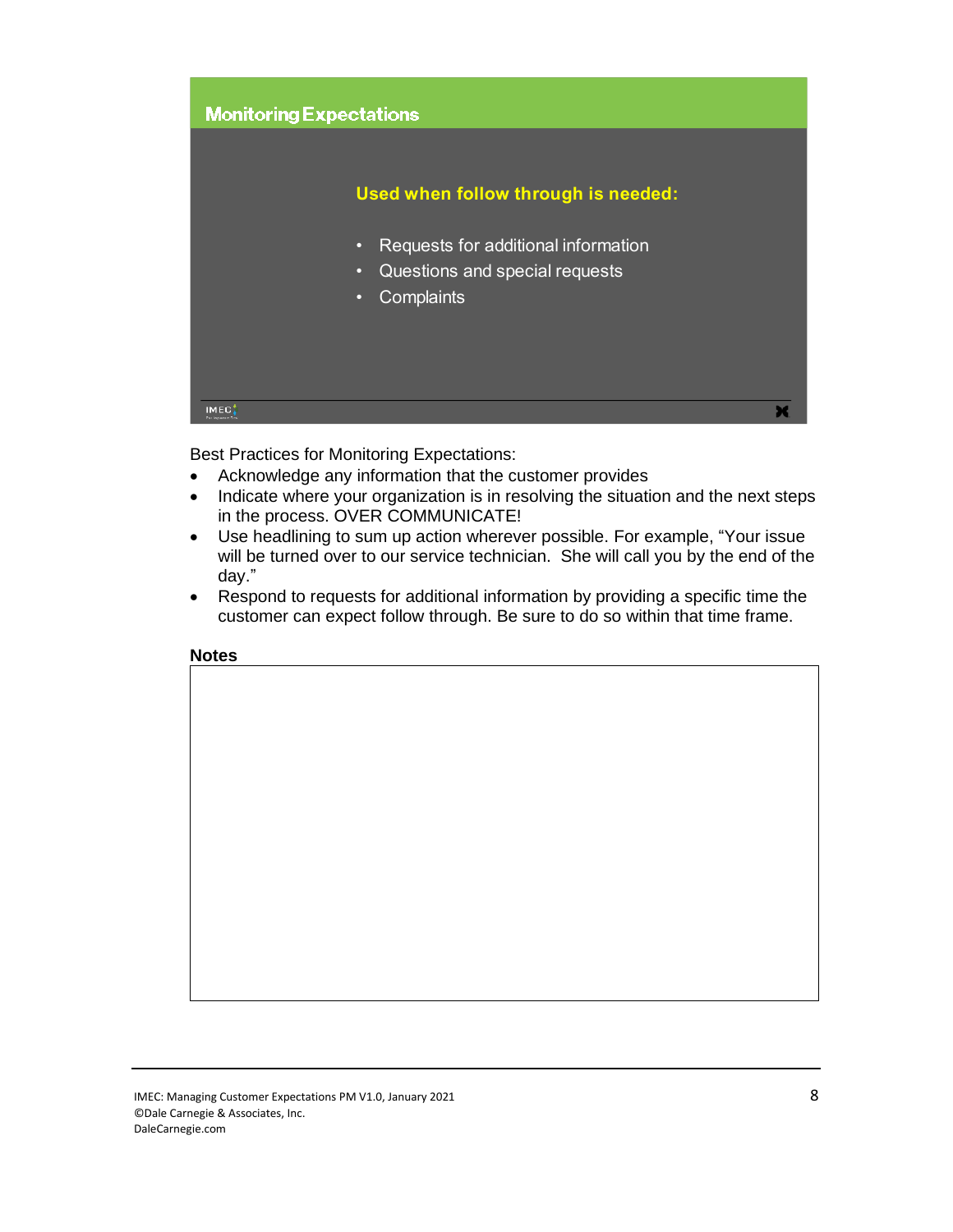# **Influencing Expectations**

When customers don't have a clear idea of what vour organization does or what it takes to fulfill their request…

- Be someone the customer trusts
- Educate your customers
- Allow the customer to "save face"
- Make hero statements



A "Hero Statement" is a reassurance to the customer that they will be taken care of. It is designed to ask them to extend trust to you and restore their confidence in the company.

Examples include:

- *"Don't worry. We're taking care of everything."*
- *"When it comes to quality, we're the best in the industry!"*
- *"I'll see to it myself that this gets take care of."*

Hero Statements I would use with a customer: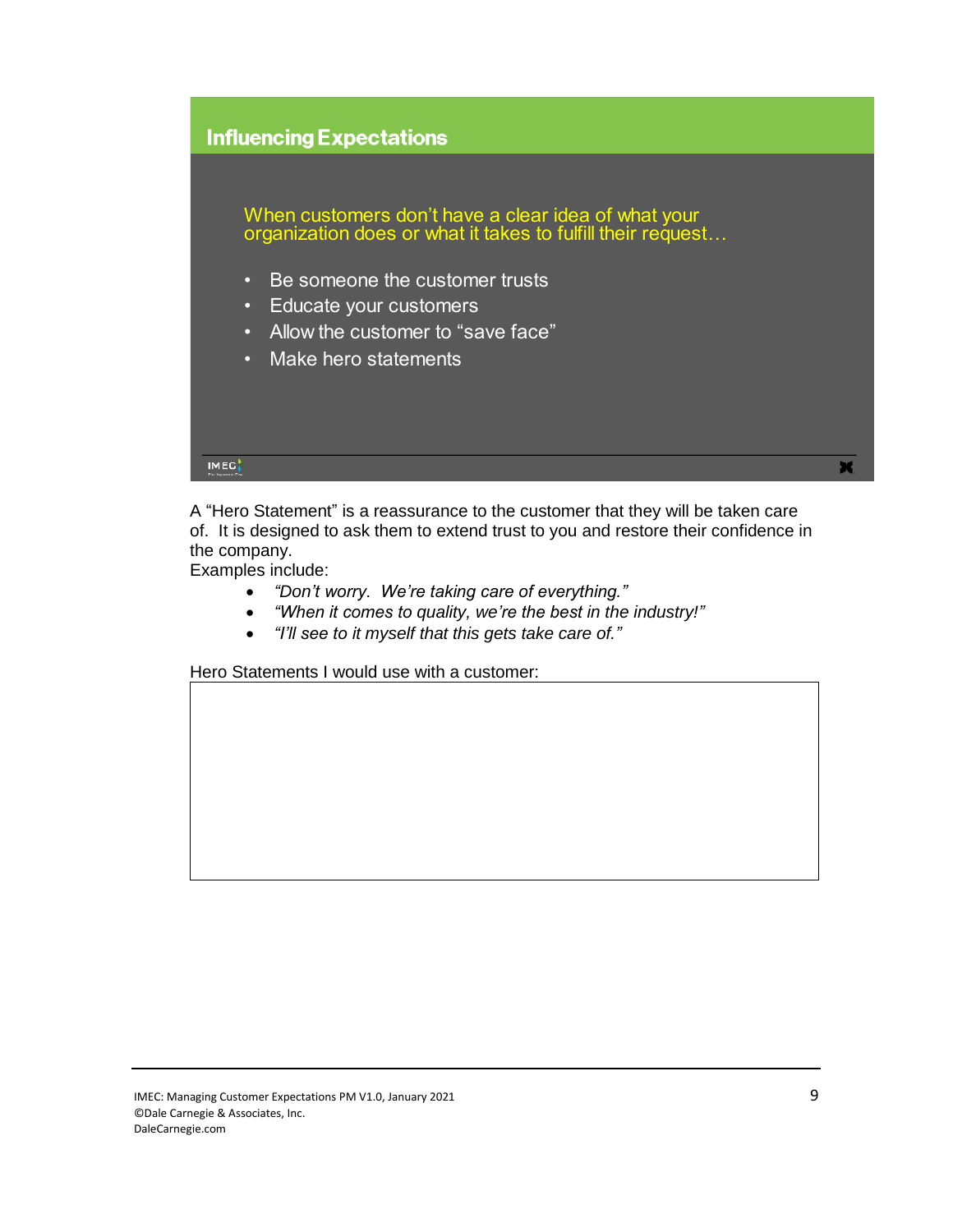# **MANAGING EMOTIONS to deal with Stress, Worry, & Anxiety**

| Do<br>Well | <b>OFI</b> | <b>Principle</b>                                                                                                                                                                   |
|------------|------------|------------------------------------------------------------------------------------------------------------------------------------------------------------------------------------|
|            |            | 1. Live in "day-tight" compartments.                                                                                                                                               |
|            |            | 2. Get all the facts. Then weigh the facts and come to a decision. Once<br>a decision is reached, act!                                                                             |
|            |            | 3. Cooperate with the inevitable.                                                                                                                                                  |
|            |            | 4. Answer these 4 questions:<br>a. What is the problem?<br>b. What are the possible causes of the problem?<br>c. What are the possible solutions?<br>d. What is the best solution? |
|            |            | 5. Don't fuss about trifles.                                                                                                                                                       |
|            |            | Use the law of averages to outlaw your worries.<br>6.                                                                                                                              |
|            |            | 7. Decide just how much anxiety a thing may be worth and decide to give<br>it no more.                                                                                             |
|            |            | 8. Expect ingratitude.                                                                                                                                                             |
|            |            | 9. Create happiness for others.                                                                                                                                                    |
|            |            | 10. Put enthusiasm into your work.                                                                                                                                                 |
|            |            | 11. Remember that unjust criticism is often a disguised compliment.                                                                                                                |
|            |            | 12. Count your blessings, not your troubles.                                                                                                                                       |

# **Notes:**